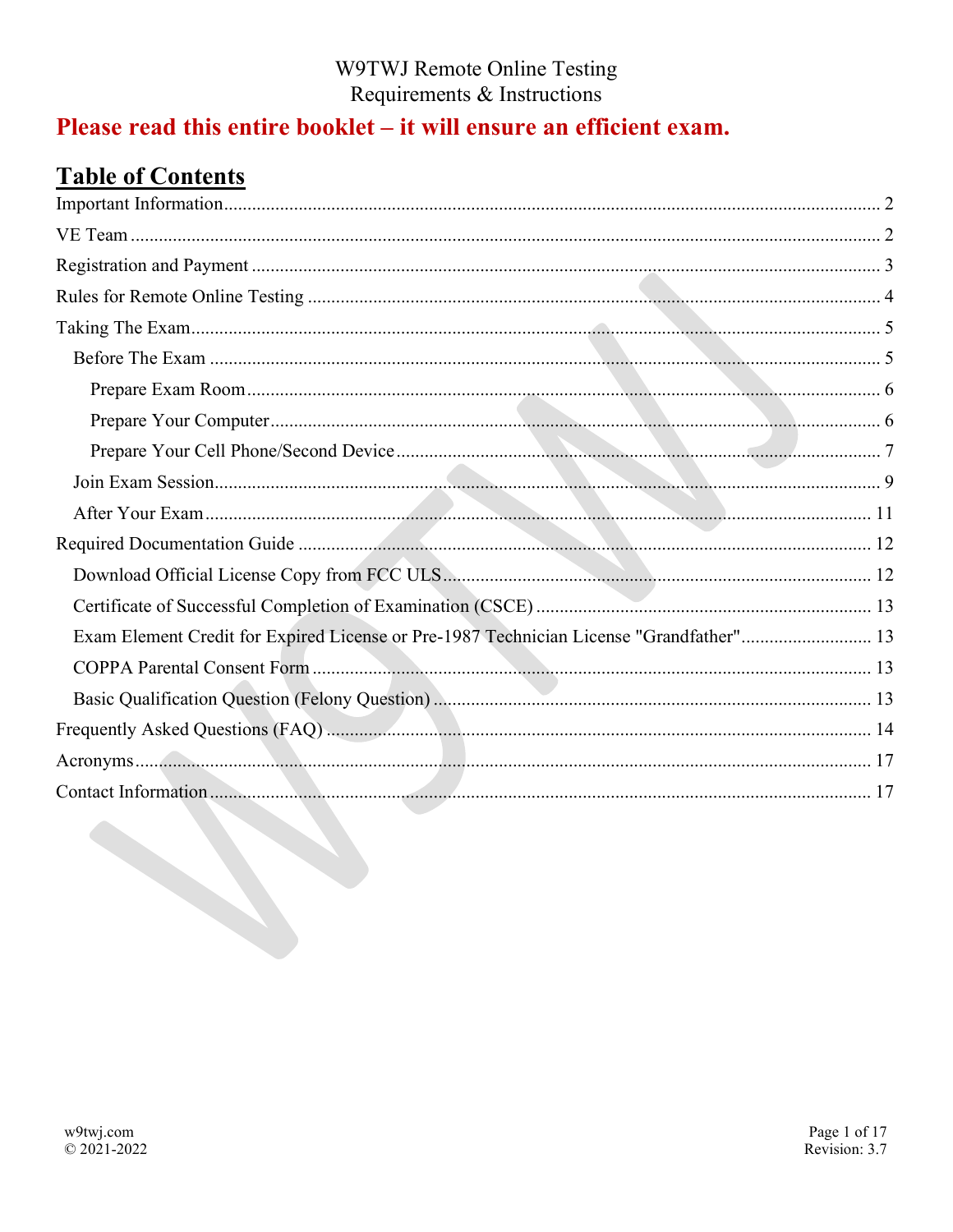# Important Information

- 1) Remote online testing is extremely more complicated and time consuming than in-person testing as only 1 applicant may be tested at a time. Applicants shall meet all requirements and follow all instructions in this booklet. Applicants are required to scan their computer, computer area, and all around the room in order to establish and maintain the integrity of the exam environment. Applicants must agree to Terms (see page 10), including being recorded, or an exam will not be able to be administered.
- 2) Please be fully prepared in order to respect the time of the volunteers and applicants waiting to take their exam. This includes practicing for your exam and consistently scoring in the 90 percentiles.
- 3) TWO DEVICES ARE REQUIRED NO EXCEPTIONS!! You must have a computer/laptop and a second device (e.g., cellular phone, iPad, or tablet) with a camera. Both devices will be active on the same Zoom link for the entire exam session.
- 4) E-mail communication:
	- a) send all questions, requests, or documentation to:  $exams@w9twi.com$
	- b) responses will be from  $w9twj@hotmail.com$  place this e-mail on your safe senders list.
- 5) We strongly recommend you do not use any phone application for taking practice exams (except hamstudy.org). They typically do not provide a good representation of the question pool.

We do recommend the below tools to prepare for your exam:

- HamStudy.org free: https://hamstudy.org/
- $\bullet$  HamStudy.org phone app \$fee.
- ARRL Exam Review for Ham Radio free: https://arrlexamreview.appspot.com/
- Practice exams:
	- o https://hamstudy.org/
	- o https://www.qrz.com/
	- o https://www.hamradiolicenseexam.com/ \$fee

# VE Team

The VE Team is volunteering their time to administer your exam. Please respect their time and dedication to advance amateur radio. Your exam session requires at least three (3) Volunteer Examiners. There will likely be several VEs off camera working behind the scenes to support administering exams.

While in your testing session, one VE will be the Exam Administrator. The Exam Administrator will be your single point of contact providing instructions and answering any questions.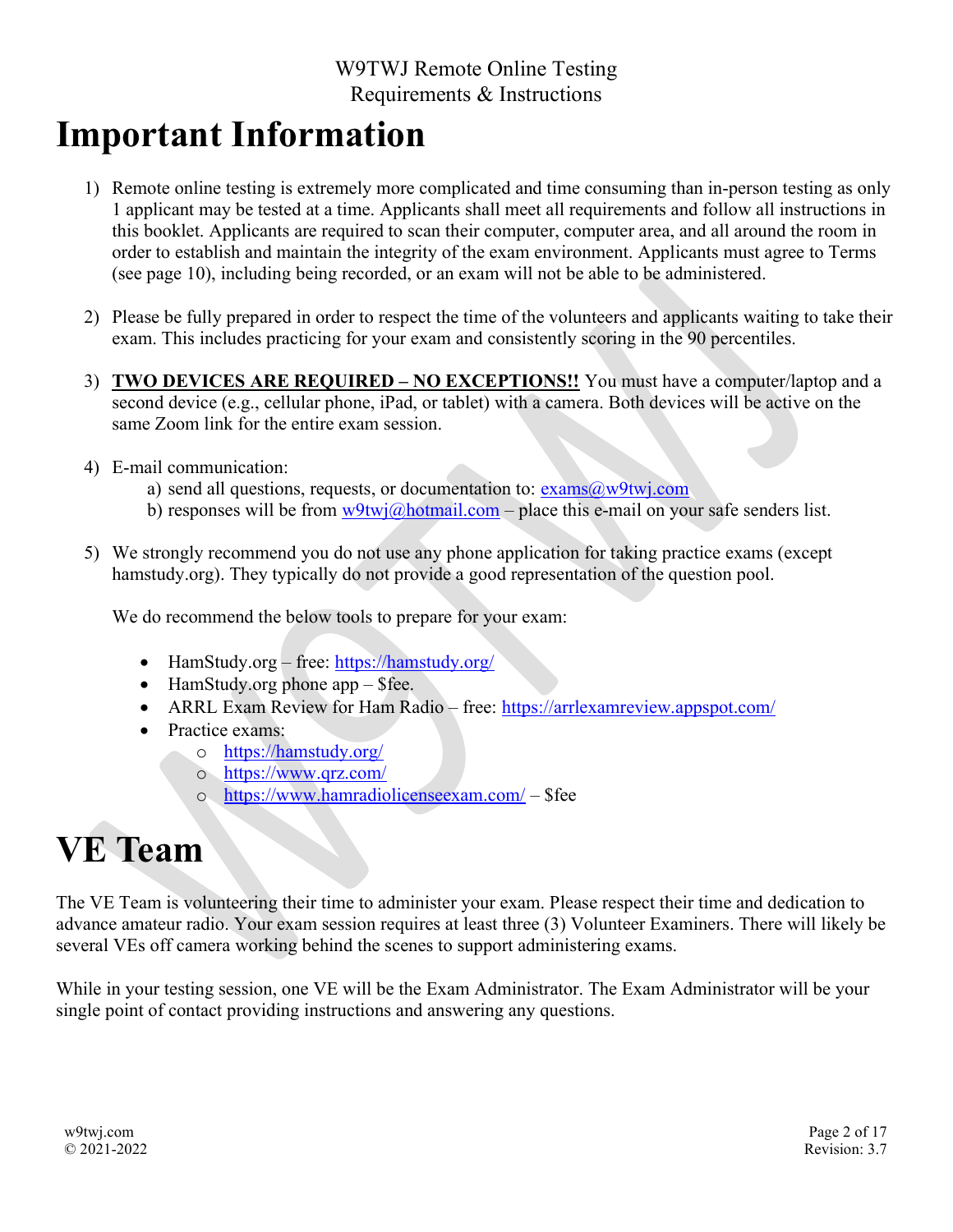# Registration and Payment

- 1) Register for the exam via the link provided in the e-mail or https://hamstudy.org/sessions/w9twj
	- a) Registration is for one (1) exam to be administered unless otherwise requested, approved, and minimum requirements are met to take the next exam (see page 5).
	- b) Complete the form and answer all the questions.
		- 1. Information provided will be used to generate your NCVEC 605 application and CSCE.

### 2. A Federal Registration Number (FRN) and valid e-mail address are required.

- 3. Please provide a phone number in case we need to contact you before the exam.
- $\bullet$  Basic Qualification Question: applicants are required to answer the FCC basic qualification question (felony question). If an applicant's answer is "Yes," the applicant must submit the required documentation directly to FCC as outlined in the ARRL instructions (see page 13) and reference the application file number. This action is solely the responsibility of the applicant.
- c) If the applicant is under 13 years of age, during the registration process, the parent/guardian will need to complete the COPPA Parental Consent Form (see page 13) and e-mail to  $\mathbf{c} \mathbf{oppa}(\omega \mathbf{examtools}.\mathbf{org}-\mathbf{please} \ \mathbf{carbon} \ \mathbf{copy} \ \mathbf{exams}(\omega \mathbf{w9tw} \mathbf{iv}.\mathbf{com}).$
- d) When you finalize your registration form, you will receive a PIN and automated e-mail.
- e) Your registration is not complete please provide payment immediately.
- 2) No refunds are provided for but not limited to cancelled or missed exams, equipment failures, failure to meet technical requirements, or failure to follow rules.
	- a) Rescheduling. You must request a reschedule via e-mail at least 24-hours prior to your exam  $(exams@w9twj.com)$ . The VE Team must acknowledge and approve the reschedule.

### 3) Payment must be received before your exam will be administered.

Fee amount is set by ARRL: https://www.arrl.org/arrl-vec-exam-fees

Exam fee is \$15; if the applicant is under the age of 18, exam fee is \$5 (proof of age is required).

• PayPal: https://paypal.me/w9twj/15 Please use the Friends/Family option.

- $\bullet$  Venmo:  $@twin$
- Apple Pay: by request
- As a last option and by request, an invoice may be sent to you through PayPal to pay by debit or credit card – send request to:  $exams@w9twj.com$ .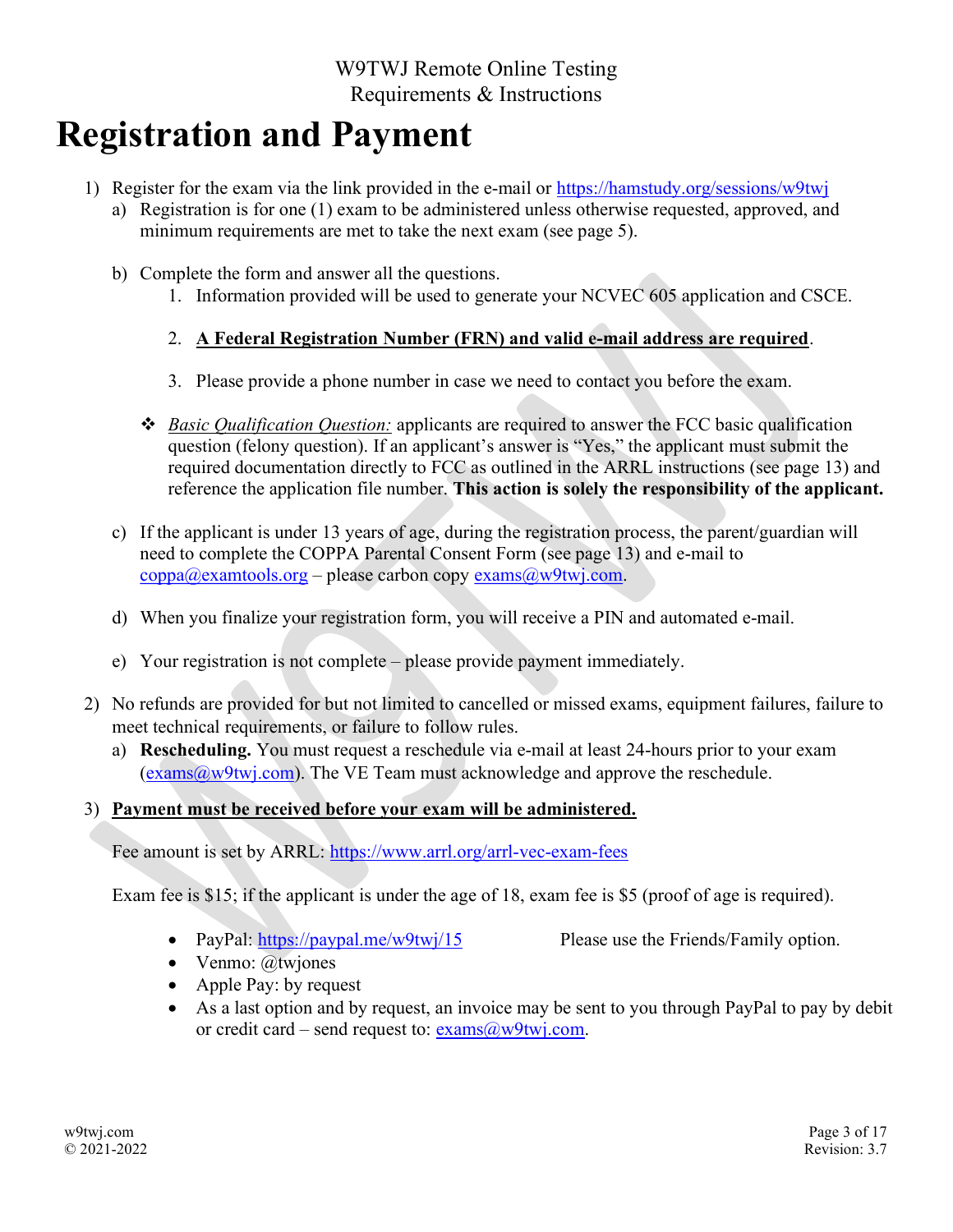Payment is due within 2-hours after registering for your exam. If registration is completed the day of the exam, payment is due within 1-hour. If payment is not received within the applicable time frame, your registration may be cancelled without notice.

4) Once registration and payment are completed, you will receive an e-mail with a link to the meeting/exam session and your approximate exam time within 24-hours.

# Rules for Remote Online Testing

### You **may not** use any of the following during your exam:

- 1) Paper, pens/pencils, or calculators
- 2) Multiple monitors
- 3) iPads, Notebooks, Chromebooks, or Linux based computers to take the exam
- 4) Any Bluetooth devices

### You **may not wear any of the following during your exam:**

- 1) Polarizing glasses or sunglasses
- 2) Hats, caps, or anything on your head
- 3) Any electronics including but not limited to watches, activity trackers, neck loops, Earbuds, EarPods, AirPods, any wireless earphones, any headphones, or any Bluetooth devices

### You may not have any of the following visible in your testing area:

- 1) Any amateur radio related items (books, radios, charts, formulas, etc.)
- 2) Any papers (e.g., notes, notepads, sticky notes, PIN or instructions for the exam, etc.)
- 3) Drinks or food of any kind
- 4) Cameras or external microphones
- 5) Smart devices (e.g., Homepods, Alexa, Echo, etc.)

### You shall do the following during your exam session:

- 1) Provide your identification for the VE Team to examine.
- 2) Agree to the Terms (see page 10) prior to starting the exam.
- 3) Follow all instructions from the VE Team.

### Your exam will not be administered in the following situations:

- 1) Proper identification is not presented.
- 2) Applicants who are outdoors, in a vehicle, or in a location deemed unsecure by the VE Team.
- 3) A noisy environment.

**Exams are timed:** Exam time starts when the applicant shares their screen.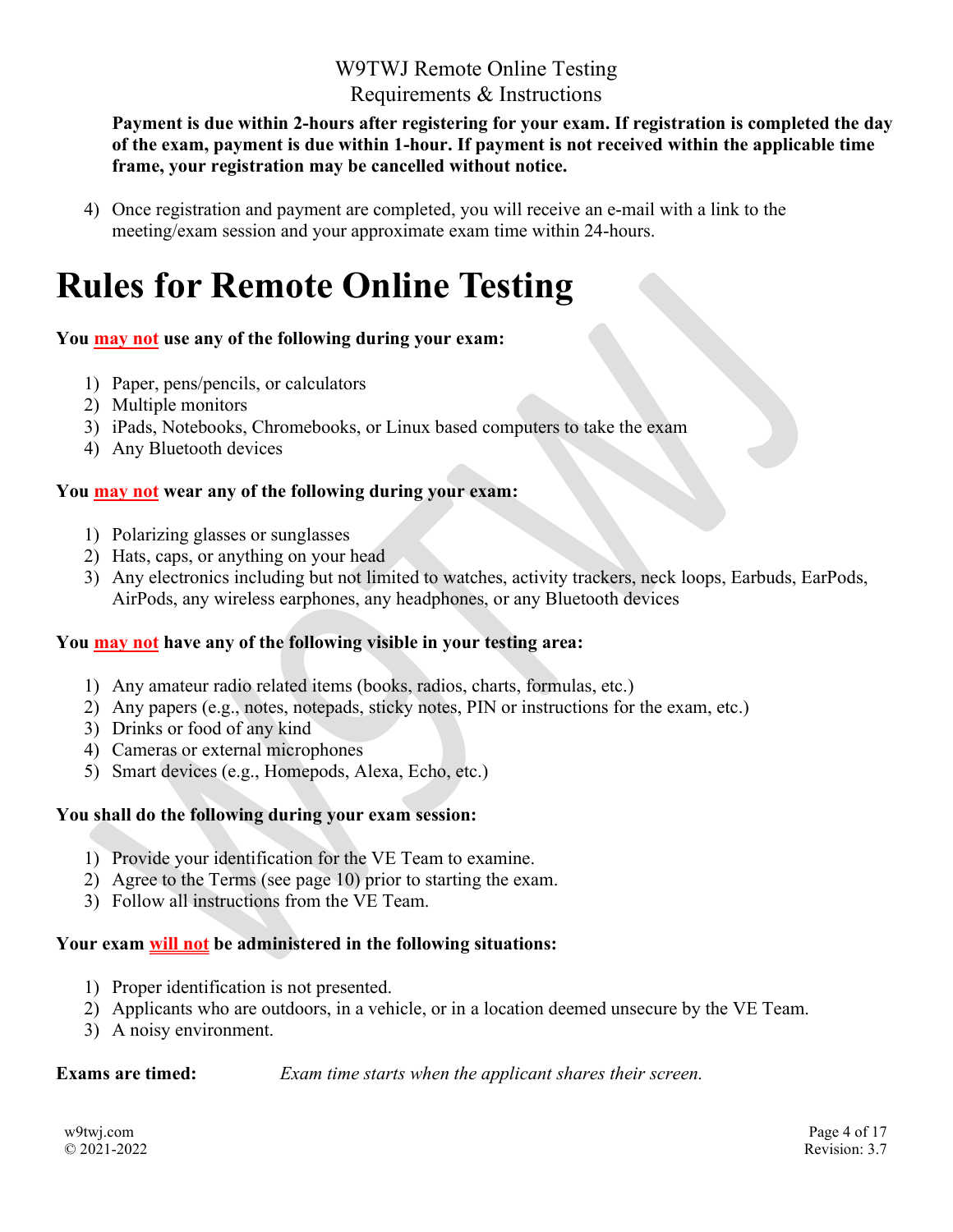- 1) Technician/General 15 minutes
- 2) Extra 20 minutes

Extra time may be requested. Requests must be submitted immediately after registering for your exam and approved by the VE Team. Send requests to:  $\frac{\text{examples}}{\text{examples}}$   $\frac{a}{w}$   $\frac{y}{w}$  .com.

#### Minimum requirements to take the multiple exams:

If you have been approved to take multiple exams, you must also meet the following requirements.

- 1) To take General, pass the Technician with a score of 30 or better and exam time 12 minutes or less.
- 2) To take Extra, pass the General with a score of 30 or better and exam time 12 minutes or less.

# Taking The Exam

# Before The Exam

- 1) Install (https://zoom.us/download) and test (https://zoom.us/test) the Zoom application on both devices. Confirm video and audio function properly. The browser version of Zoom is prohibited to be used to take the exam.
- 2) Photo identification (ID). An approved legal photo ID is required and will be shown on camera to the VE Team. The VE Team will only accept a US Passport or state-issued driver's license or non-driver state ID for adults. Any ID presented shall have been issued within the last five years.

If you are under 18 years old, you may show either of the above items, or; a school/student ID, or; two documents listed under "Acceptable Identification for Students/Minors" section below AND a legal parent/guardian must present a state-issued ID or US Passport and identify themself verbally along with the applicant.

### Acceptable Identification for Students/Minors

- A. Non-photo State ID card (some states still have them)
- B. Birth certificate (must have seal)
- C. Social security card
- D. Employer's wage statement or Minor's work permit
- E. School ID card
- F. School or Public Library card
- G. Utility bill, bank statement, or other business correspondence that specifically names the applicant; or postmarked envelope addressed to the applicant at their current mailing address as it appears on the NCVEC Form 605.

Report cards are not accepted.

3) Parental Consent. Applicants under the age of 13 must have a parent present at all times (including during the exam). The COPPA Parental Consent Form must also be completed (see page 13). Applicants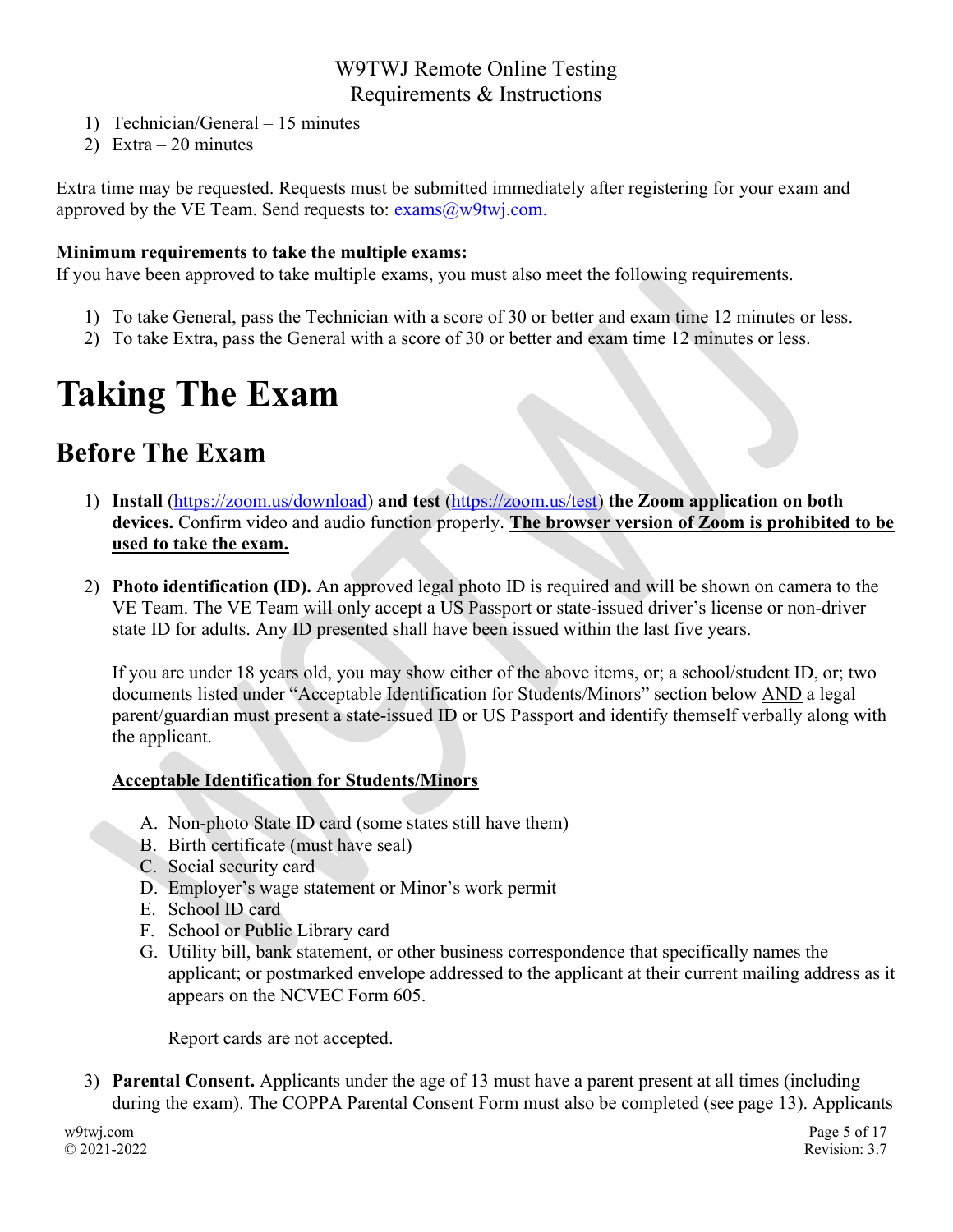under the age of 18 but 13 or older may have a parent present. The parent will be positioned facing away from the applicant and computer screen and visible on either of the cameras.

- 4) License Upgrades. Applicants taking the General or Amateur Extra exam must e-mail an electronic copy of your current amateur radio license or any Certificate of Successful Completion of Examination (CSCE) you may hold from previous exam session(s). E-mail documentation to  $\overline{\text{exams}(a)}$ w9twj.com as a PDF file attachment immediately (see page 12). If you have a pending application with the FCC and your process date will be before your exam date, wait for your application to be processed/dismissed before sending the copy.
- 5) Exam Retakes. If the option is available, the VE Team will ask if you want to retake the exam. An additional \$15 (or \$5 if eligible) shall be paid before the exam may begin.
- 6) Privacy Information. See http://www.arrl.org/fcc-licensee-privacy.

# Prepare Exam Room

Prepare your exam room BEFORE joining the exam session.

- 1) An acceptable room is free of distractions and includes a door to prevent anyone from entering. Many applicants use a bathroom or closet – these are recommended locations.
	- a) The following locations are not permitted: vehicles, anywhere outdoors, or locations that have uncontrollable noise/distractions or may not be secured.
- 2) A desk, countertop, or table work best; laps and other options may also work. DO NOT sit on: beds, couches, or chairs that rock or recline.
- 3) Clear your exam area (table and floor) of ALL items within reach or view including but not limited to: papers, sticky notes, electronic items, monitors, headphones, food, drinks, vapes/tobacco products, watches, activity monitors, calculators, anything related to amateur radio (books, posters, computer backgrounds or icons, radios) and anything unnecessary for the exam.
- 4) TVs and other monitors must be covered or unplugged (VE Team will verify if they are unplugged).
- 5) Your exam room may not have any other people (unless applicant is under 18 years old) or pets. Please note if anyone or anything enters your room during the exam, your exam will be voided.

# Prepare Your Computer

Prepare your computer BEFORE joining the exam session.

- 1) Confirm the Zoom application is installed on your computer the browser version is prohibited. For the device name: Your Name computer (e.g., Joe Tester computer).
- 2) Your computer must be a PC, Mac, or laptop with a camera, microphone, browser (Internet Explorer does not work) and high speed/reliable internet service running Microsoft OS or Mac OS. You may not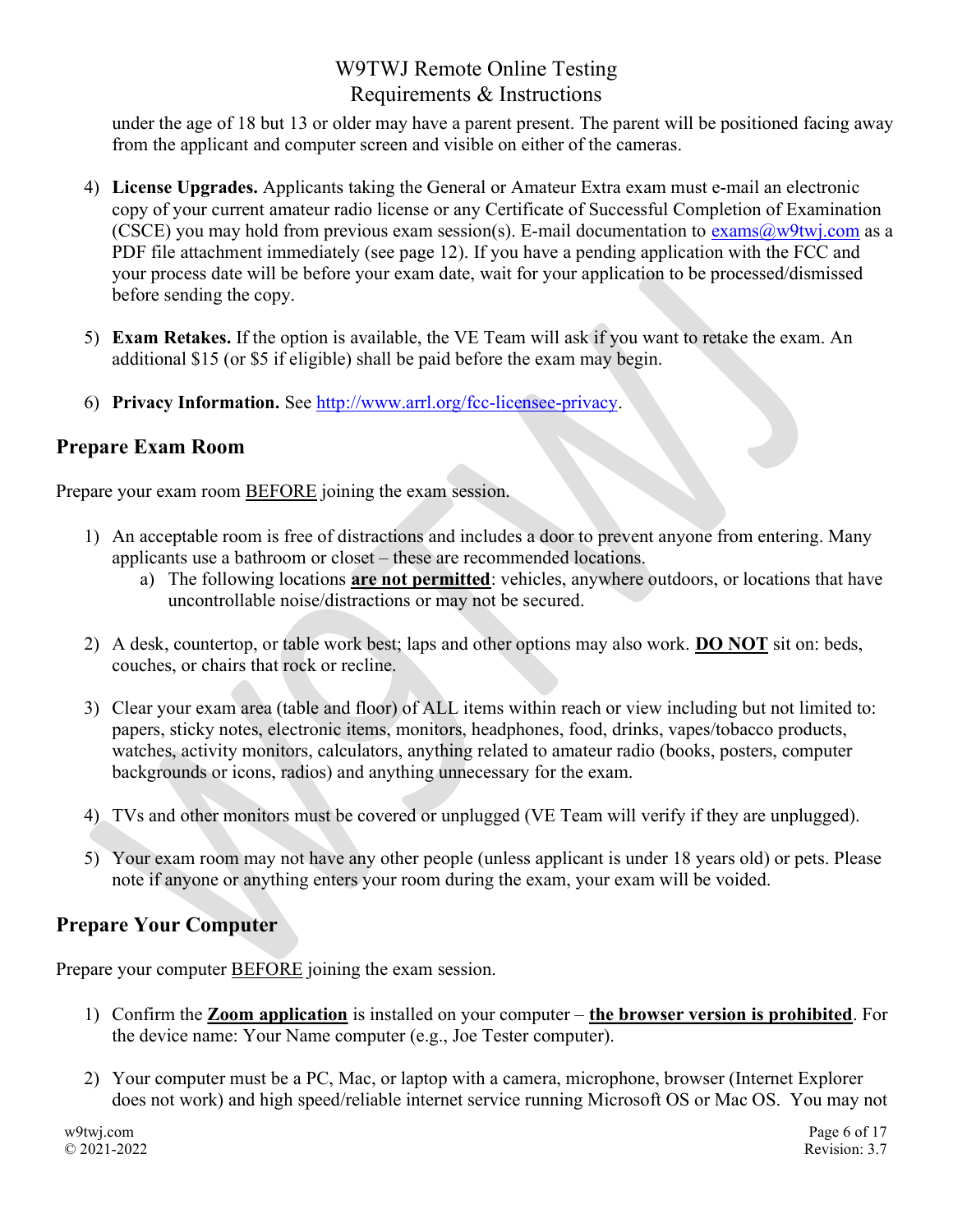use an iPad, Notebook, Chromebook, or Linux devices to take the exam. Confirm your computer is fully charged or plugged in.

## 3) AN EXTERNAL MOUSE OR KEYBOARD IS NOT PERMITTED WITH A LAPTOP!

- 4) You will use the A, B, C, and D keys on your keyboard to select your answer for the questions. After you answer a question from your keyboard, the exam advances automatically to the next question.
- 5) Remove audio devices, headphones, earbuds, smartwatches, hats, dongles, and anything unnecessary.
- 6) Disable any chats, alerts/notifications, Bluetooth connections, virtual screens, or pop-up apps.
- 7) An optional calculator application may be on your screen during the exam open it in advance and place it on the LEFT-HAND side of the computer screen. All calculators must occupy the same vertical space as shown in the Figure 1 (below).
- 8) Quit/exit ALL applications except Zoom and optional calculator.
- 9) You must have only one display screen/monitor. Disable any virtual backgrounds.
- 10) Your screen should be set up like Figure 1 (below). Confirm no applications overlap.



Figure 1

## Prepare Your Cell Phone/Second Device

Prepare your cell phone/second device **BEFORE** joining the exam session.

1) Your cell phone/second device must have a camera and be fully charged or plugged in.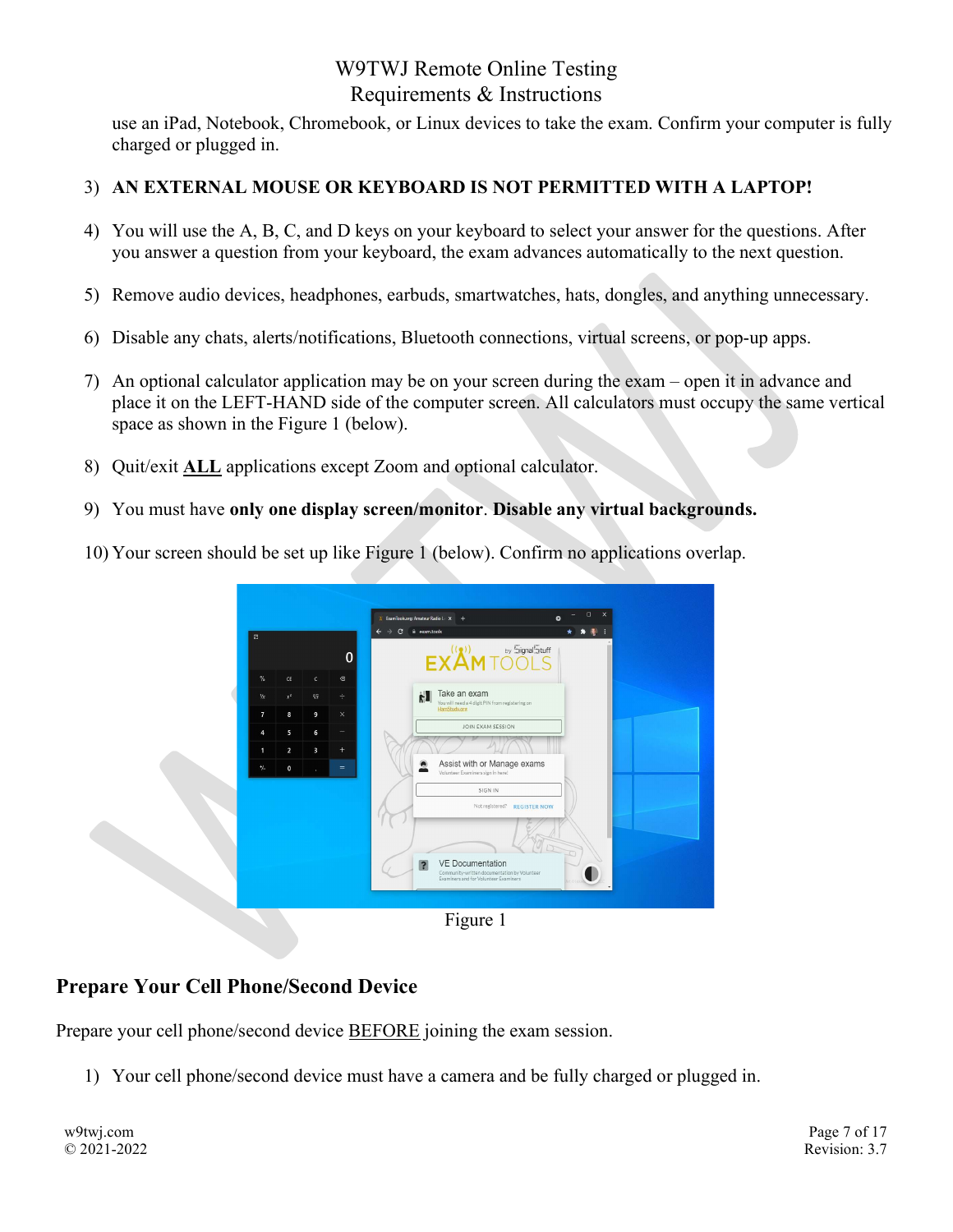- 2) Confirm the Zoom application is installed on your phone/second device. For the device name: Your Name phone (e.g., Joe Tester phone).
- 3) If using a phone, it will need to be placed in do not disturb mode. Failure to do this provides the possibility an incoming call during the exam will interrupt your video. If your video gets interrupted, it may void your exam.
- 4) Do not touch your phone when we bring the device into the session. We will turn off audio (muting the audio on cell phone/second device does not prevent feedback).
- 5) Confirm you are able to reverse the camera from selfie mode to the rear camera and hold the camera in the vertical and horizontal orientation (see Figure 2). You will use your phone/second device to scan your computer area and room.



6) Determine where to position your cell phone/second device. Your cell phone/second device must be positioned where it views your entire monitor, keyboard, and both of your hands for the duration of the exam. The best position is off to the side at approximately a 45-degree angle to the keyboard and monitor (see Figure 3 and Figure 4).





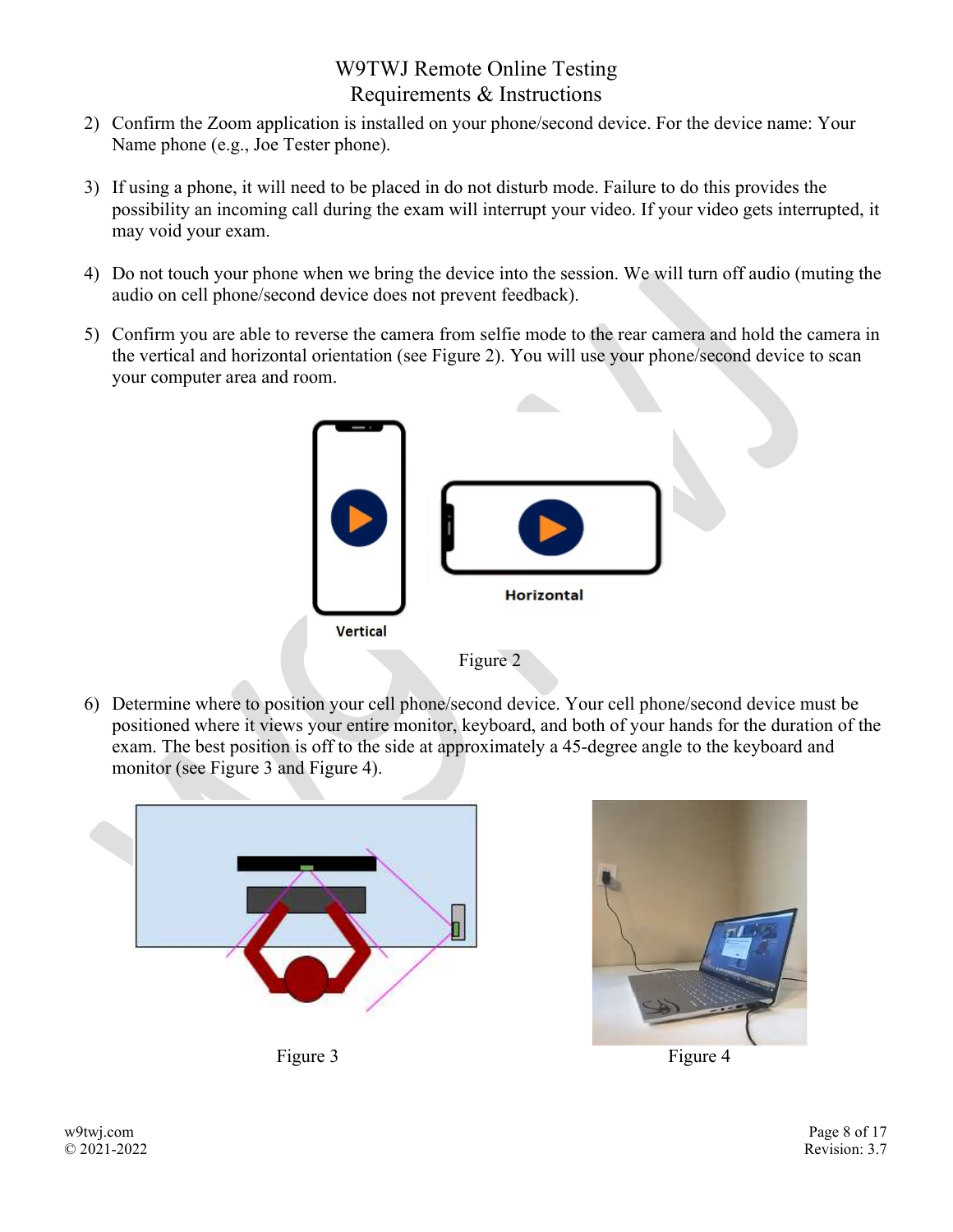# Join Exam Session

- 1) Before joining the meeting, confirm the following are completed:
	- a) You have your identification ready to be checked (see page 5).
	- b) Your exam room has been prepared (see page 6).
	- c) Your computer has been prepared (see page 6).
	- d) Your cell phone/second device has been prepared (see page 7).
- 2) Using the link, join the Zoom meeting on your computer and cell phone/second device 10-15 minutes before your approximate exam time. Both devices will be placed in the Waiting Room.
- 3) Join the meeting with video on both your computer and your cell phone/second device.
- 4) Watch the video in the Waiting Room for rules and instructions. You may need to unmute the video in the bottom right-hand corner of the video.

### Rules/Instructions

- A. This is a timed exam; you must complete the test without any interruptions.
- B. You agree to keep attention on your computer screen at all times. Don't let your eyes wander to other parts of the room and do not leave your seat during the exam.
- C. You are not allowed to read the questions or answers out loud and you cannot talk to yourself.
- D. You must remove any drinks, snacks, papers or anything else that might distract you.
- E. You cannot have any visitors or pets in the room. Please close and lock the doors.
- F. You cannot use scrap paper or a manual calculator, but you may use an on-screen calculator app. Would you like to use an on-screen calculator app?
- G. You should only have on your screen the Zoom (and calculator) app. All browsers, e-mails, notifications, notes, and all other programs must not only be closed, but they have to be shut down and quit completely.
- H. Please have you ID ready to be checked.
- 5) Unmute your microphone on your computer; **DO NOT** accept audio on your cell phone/second device.
	- a) If audio is accepted on your cell phone/second device it will create a feedback loop. Your device will be removed from the meeting, then quit and restart the app, and rejoin using the link.
- 6) When you join the meeting, the Exam Administrator will perform an audio check and confirm you watched the video in the Waiting Room.

w9twj.com © 2021-2022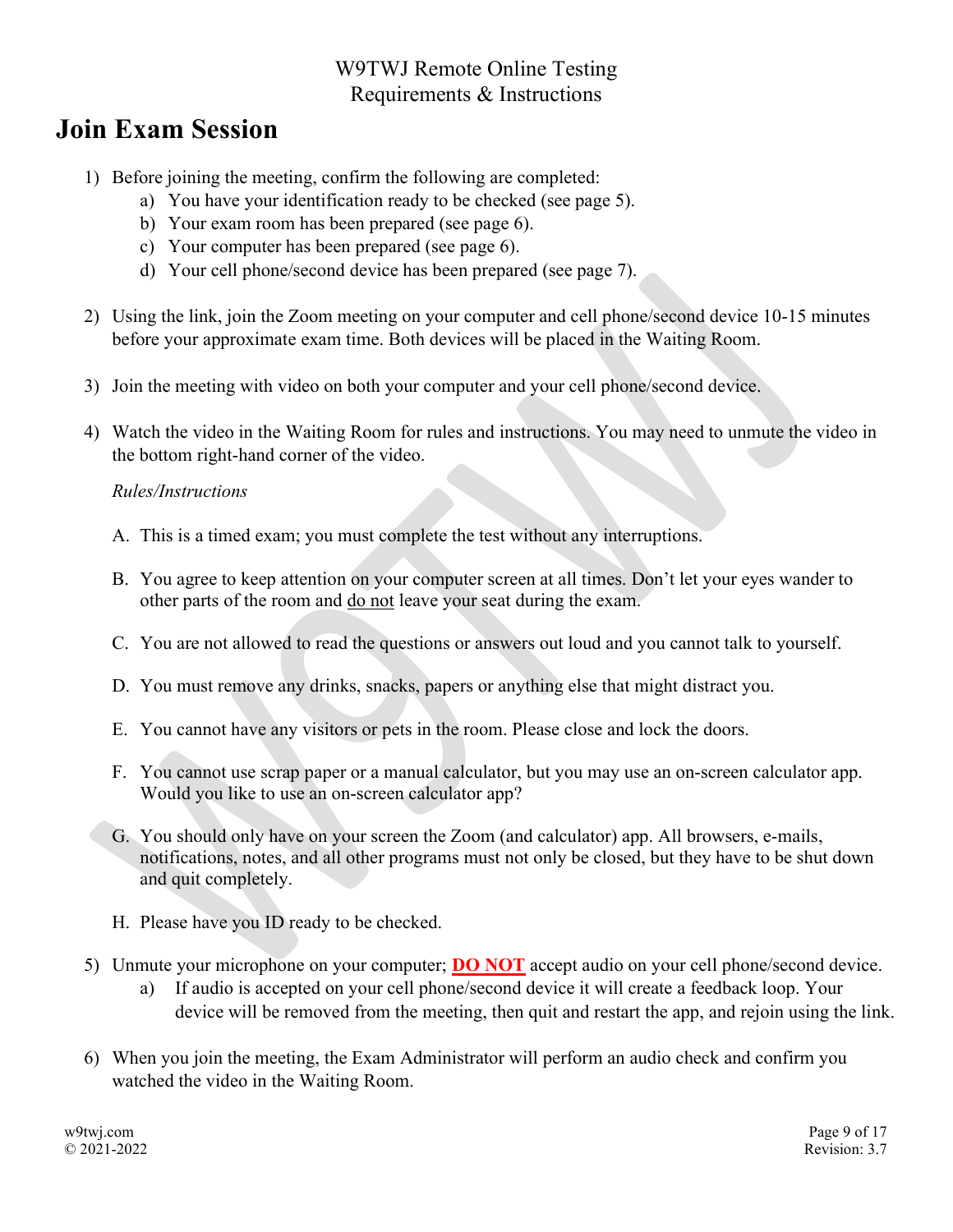- 7) The Exam Administrator will proceed with the following instructions: Identification
	- A. Please hold your identification up to the camera on your computer screen close and steady.
	- B. Flip it to the back side (or another page if Passport).
	- C. Place your ID in your pocket or drawer, out of view, along with any other papers or documents.

### The VE Team will begin recording.

#### Terms

- A. We need to verify you have read the instructions on the website and agree to the following terms:
	- 1. You will share your entire screen;
	- 2. The exam session will be recorded and stored; and,
	- 3. If the VE Team suspects a possibility of cheating, they will terminate your exam, the exam fee will be forfeited, and you will be barred from taking any future online exams.
	- 4. Please answer with a yes or no.

### Room Scan

- A. Take your cell phone (or second device), switch to your rear camera. Holding the phone/second device horizontal, point your camera toward your computer.
- B. Holding your phone/second device vertically, turn 360-degrees without stopping in the same direction.
- C. Please turn your phone back horizontal and position the phone where it views your entire monitor, keyboard, and both your hands.

### Screen Share

- A. In the Zoom app, press the green share screen button (you may need to move your mouse to see it).
- B. Press the blue share button in the bottom right-hand corner of the dialog box.
- C. The Exam Administrator will now provide instructions to scan your computer.
- D. When the computer scan is complete, you will be instructed to open a browser.
- E. Continue following instructions, your exam will begin shortly.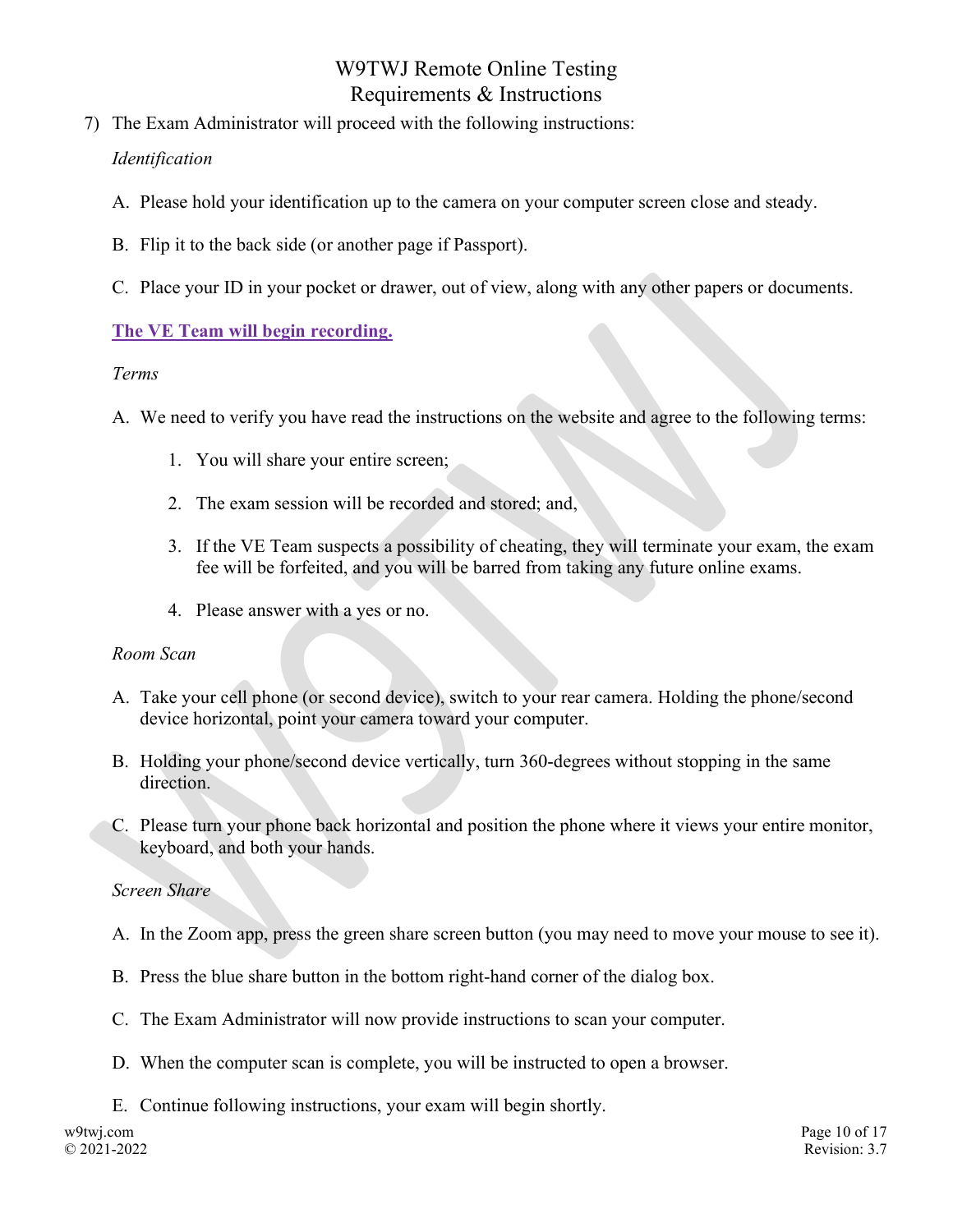## Post Exam

- A. If you pass, continue following instructions to finalize your paperwork.
- B. If you fail, continue following instructions to receive a few tips to aid you in studying.

# After Your Exam

- 1) Certificate of Successful Completion of Exam (CSCE). Your CSCE will be e-mailed to you to save for your records when you are given credit or pass any element within 24-hours of session completion.
- 2) When the FCC receives your application, you will receive an e-mail with instructions and a payment link. You will have 10 days to make payment directly to the FCC otherwise your application will be dismissed. After payment is received and processed, you will receive another e-mail from the FCC with a link to your official license – this link is only valid for 30 days.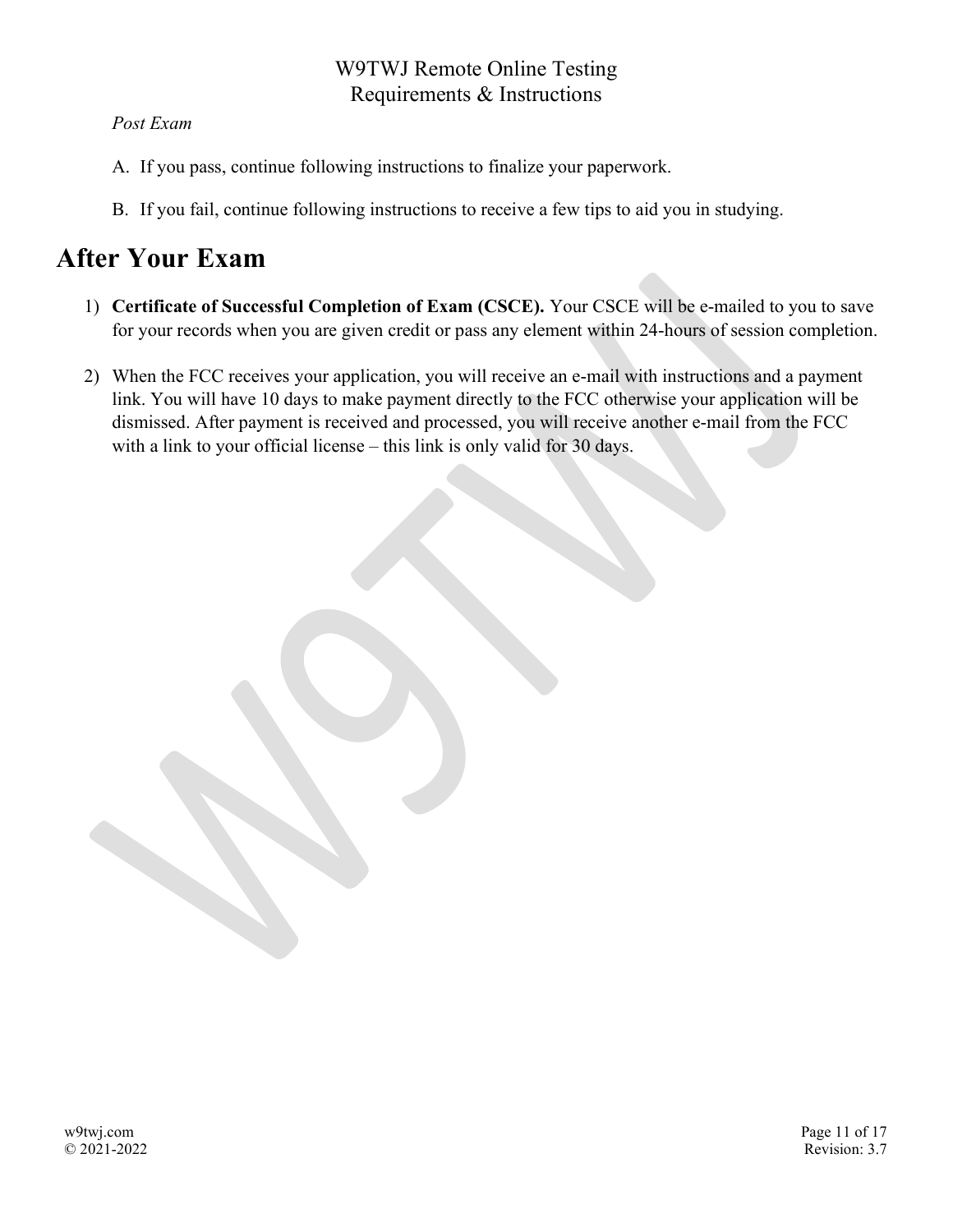# Required Documentation Guide

# Download Official License Copy from FCC ULS

- 1) Go to: https://wireless2.fcc.gov/UlsEntry/licManager/login.jsp
- 2) Login to the site with your FRN and password.
- 3) On the left-hand side, click "Down Electronic Authorizations."
- 4) Under the "Filter by Radio Service," select your amateur radio callsign.

| <b>Filter by Radio Service</b> |  |
|--------------------------------|--|
| Show all v                     |  |
| <b>My Authorizations</b>       |  |
| W9TWJ                          |  |
|                                |  |
|                                |  |
|                                |  |
|                                |  |
|                                |  |
|                                |  |
| <b>SELECT ALL</b>              |  |

5) Click "Add."

| HV - W9TWJ<br>业   |
|-------------------|
|                   |
| ADD               |
| <b>4 REMOVE</b>   |
|                   |
|                   |
| v                 |
| <b>SELECT ALL</b> |
|                   |
|                   |

- 6) In the bottom right-hand corner, click "Download."
- 7) Your official license copy will now download. Save this copy to your computer then attach and send via e-mail to the VE Team at least 24-hours prior to your exam ( $\frac{\text{exams}(a)}{w}\text{ytwj.com}$ ).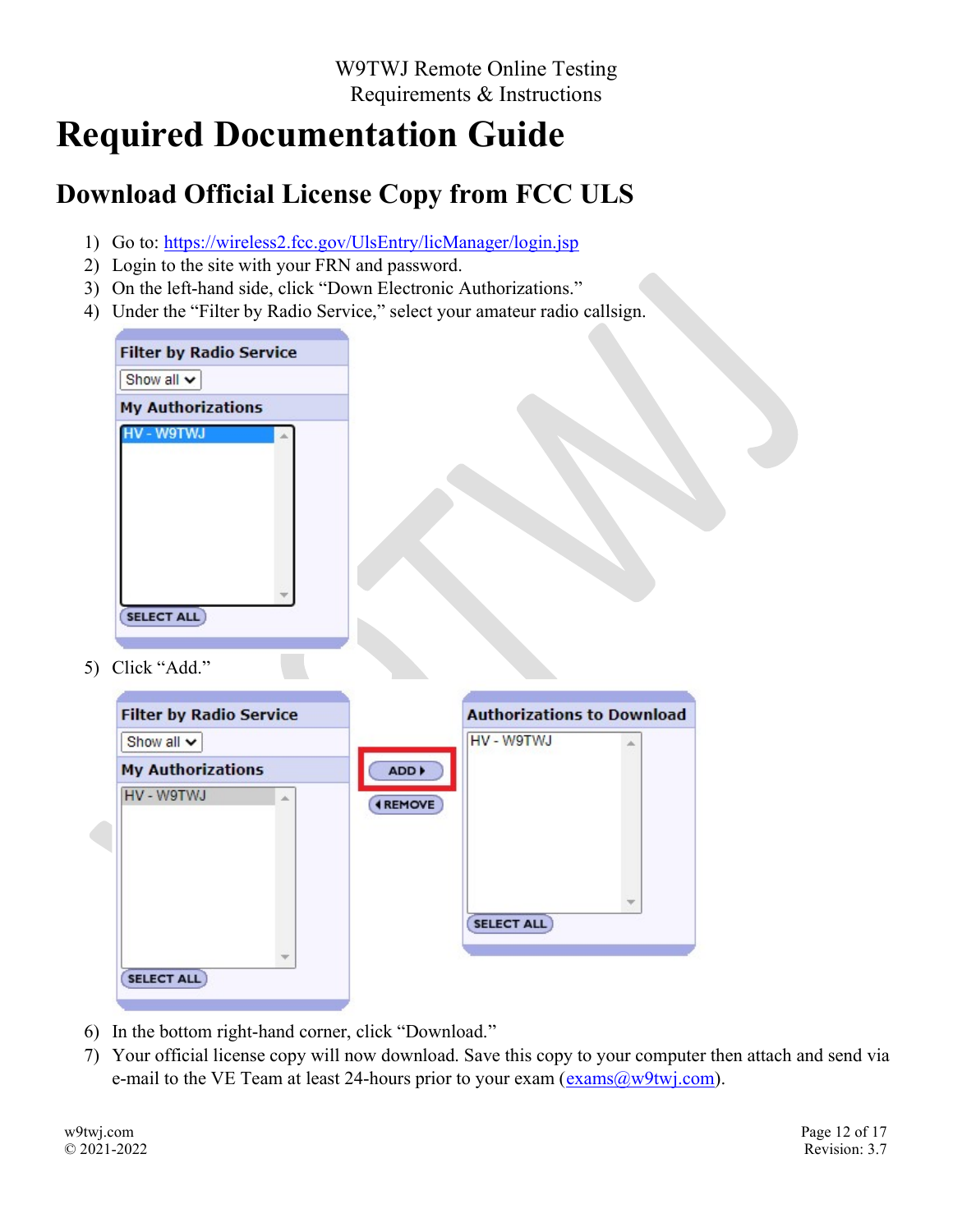# Certificate of Successful Completion of Examination (CSCE)

If you have a CSCE from a prior exam session, you must e-mail a PDF of your CSCE to the VE Team at least 24-hours prior to your exam. E-mail your CSCE to:  $exams@w9twj.com$ .

# Exam Element Credit for Expired License or Pre-1987 Technician License "Grandfather"

Documentation must be e-mailed to the VE Team immediately. E-mail your documentation to: exams@w9twj.com.

Acceptable types of documentation are located here: http://www.arrl.org/exam-element-credit

# COPPA Parental Consent Form

Parents/guardians of applicants under 13 years of age are required to complete the COPPA Parental Consent Form and e-mail to  $\overline{coppa}$  (*Q*) examtools.org – please carbon copy exams (*Q*) w $9$ twj.com.

COPPA Parental Consent Form https://blog.hamstudy.org/wp-content/uploads/2020/05/ExamTools\_COPPA\_form.pdf

# Basic Qualification Question (Felony Question)

ARRL Instructions http://www.arrl.org/fcc-qualification-question

The applicant must take action within 14-days of the application filing date or the application will be dismissed by FCC. The applicant should not communicate any information or documents to anyone but the FCC.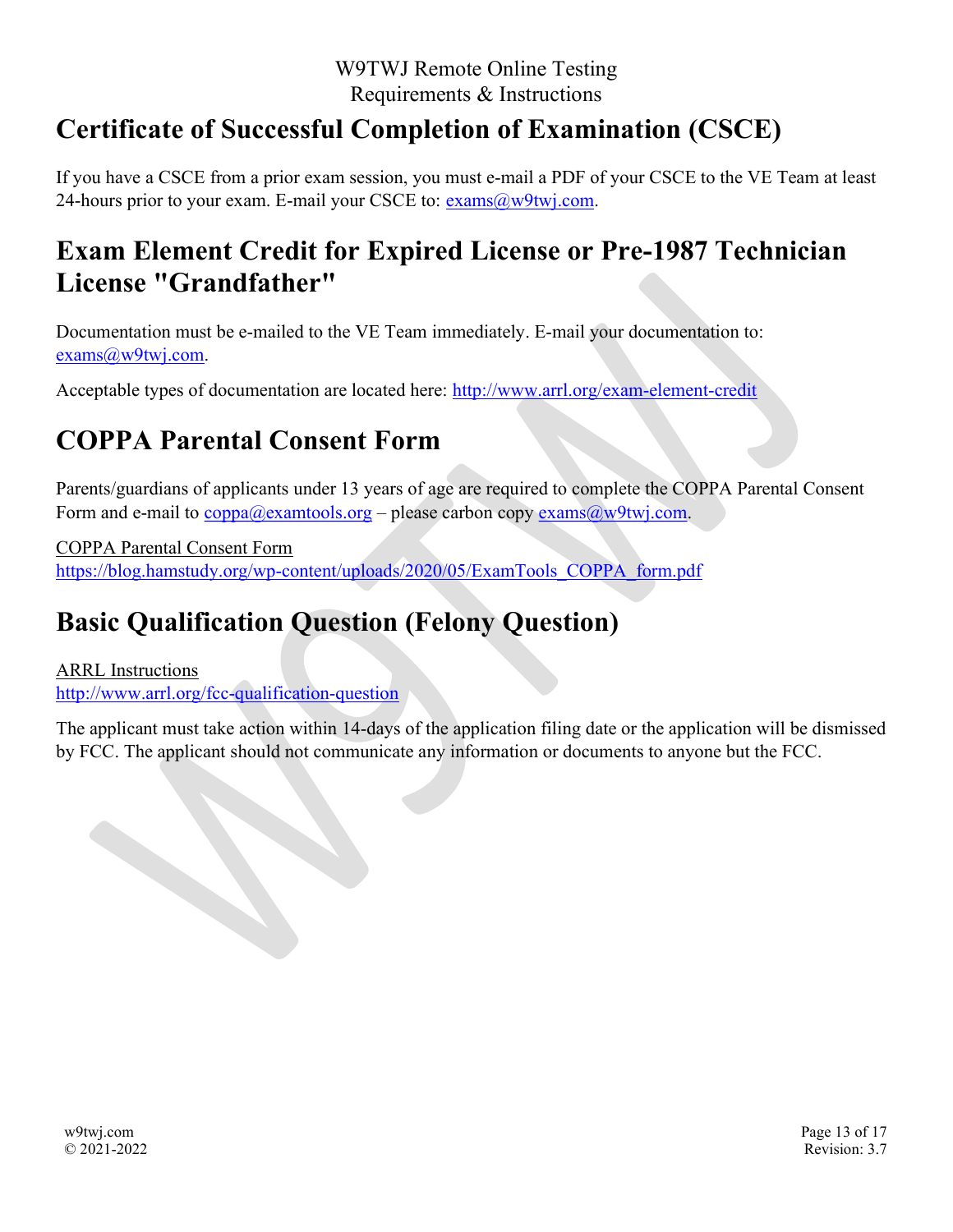# Frequently Asked Questions (FAQ)

- 1) When will I receive my Certificate of Successful Completion of Examination (CSCE)? Usually within 24-hours.
- 2) When will my callsign/upgrade be issued by the FCC? The normal process may take 1 to 2 weeks. However, since we file electronically, a new license or upgrade usually occurs within 2-3 business days (sometimes quicker).
- 3) Two weeks have passed and my callsign or upgrade still is not posted in ULS, what should I do? After two weeks have passed, please contact us. We will follow-up to see what the status is on your application/paperwork. Although rare, sometimes paperwork falls through the cracks.
- 4) When will I receive the meeting link and/or exam time for the exam session? When payment and registration are confirmed by the VE Team, the meeting link and exam time will be sent to the e-mail address you provided usually within 24-hours. Please check your spam or junk folder if you do not see it.

#### 5) May I take more than one exam in a session?

Yes; however, you must make a request immediately after registering for your exam and receive approval from the VE Team. Time slots are scheduled in the order they are received and taking an additional exam will require the next slot to be reserved for you. Additionally, the minimum requirements must be met to take the next exam (see page 5).

### 6) What payment methods do you accept?

PayPal, Venmo, and Apple Pay. As a last option and by request, an invoice may be sent to you through PayPal to pay by debit or credit card – send request to:  $\frac{exams@w9twj.com}{exams@w9twj.com}$ .

### 7) May I find out which questions I missed?

No; we do not provide this information to any applicant.

#### 8) How do I get proof of my score?

Advise the VE Team once you are in your testing session. After the exam is over, the VE Team will permit you to take a screen shot of your result. If you miss this opportunity, an e-mail confirmation may be provided upon request to the e-mail address listed on the registration.

### 9) Do you provide any accommodations?

Yes. A VE specified by the VE Team may read the questions a maximum of two times per question. You must request this type of exam at least 24-hours prior to your exam session. For all other requests, you will have to contact the VE Team prior to registering. Applicants still have to meet ALL of the requirements as specified in this booklet.

#### 10) May someone I know read the exam to me?

No, this is prohibited.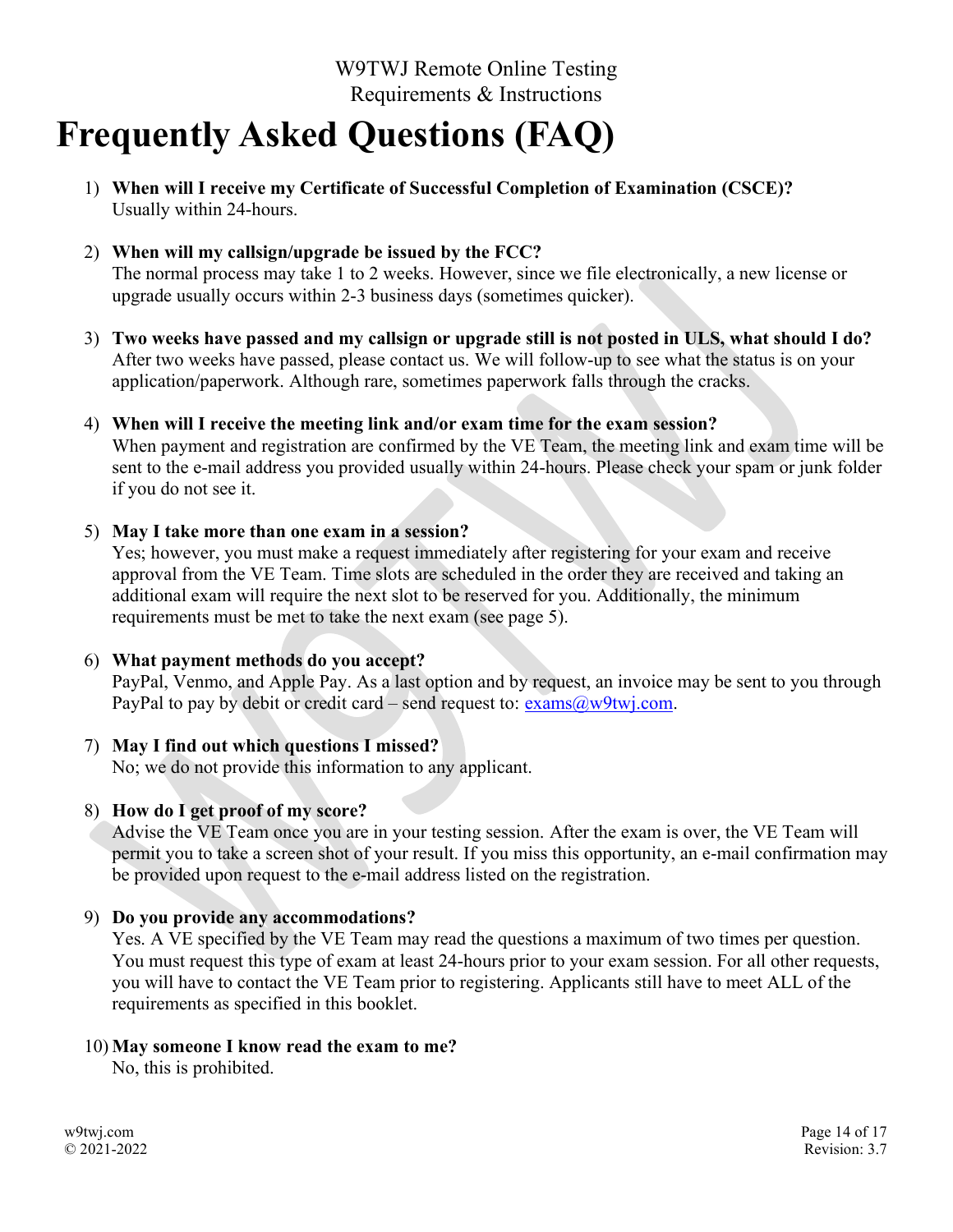## 11) May I use scrap paper or a manual calculator?

No. If this is needed, we recommend taking an in-person exam.

### 12)I do not have a cell phone with a camera, may I still take an exam online? You must have a second device with a camera. TWO DEVICES WITH THE ZOOM APPLICATION AND A CAMERA ARE REQUIRED – NO EXCEPTIONS!

### 13) May I use an iPad or Notebook for my computer to take my exam?

No, we require a camera view of your face for the duration of the exam. These devices typically shut off the camera when sharing the screen.

14) My exam time has passed and I am still in the Waiting Room, what should I do? Be patient. If you are in the Waiting Room, you are confirmed for the session. You will be brought into the exam session as quickly as possible.

### 15) How do I rename my devices?

You cannot rename your devices from the Waiting Room. You will need to go to the Zoom website and sign into your account. Change the first and last name to reflect your name.

### 16)I paid for my exam, but I received a non-payment notice by e-mail, what should I do?

Your payment did not process properly or your name and/or e-mail on your payment do not match your name and/or e-mail on your exam registration.

- 17)Is there a time limit for the exam? Yes (see page 4).
- 18) Do I have to download the Zoom app to my devices? Yes; the Zoom application must be downloaded on both devices.

### 19)Is an FCC Registration Number (FRN) required?

Yes. A FRN is required for all examinations. The FCC will dismiss all applications without an FRN.

# 20) Do I need my PIN for the exam?

No. The VE Team will have your PIN.

- 21) How many forms of ID do I need for the exam? See the "Photo identification" (page 5).
- 22) How do I get Exam Element Credit for an expired license or for Pre-1987 Technician License "Grandfather" Element Credit? See page 13.

#### 23) May I use an external mouse or keyboard with my laptop? No. An external mouse or keyboard are not permitted to be used with a laptop.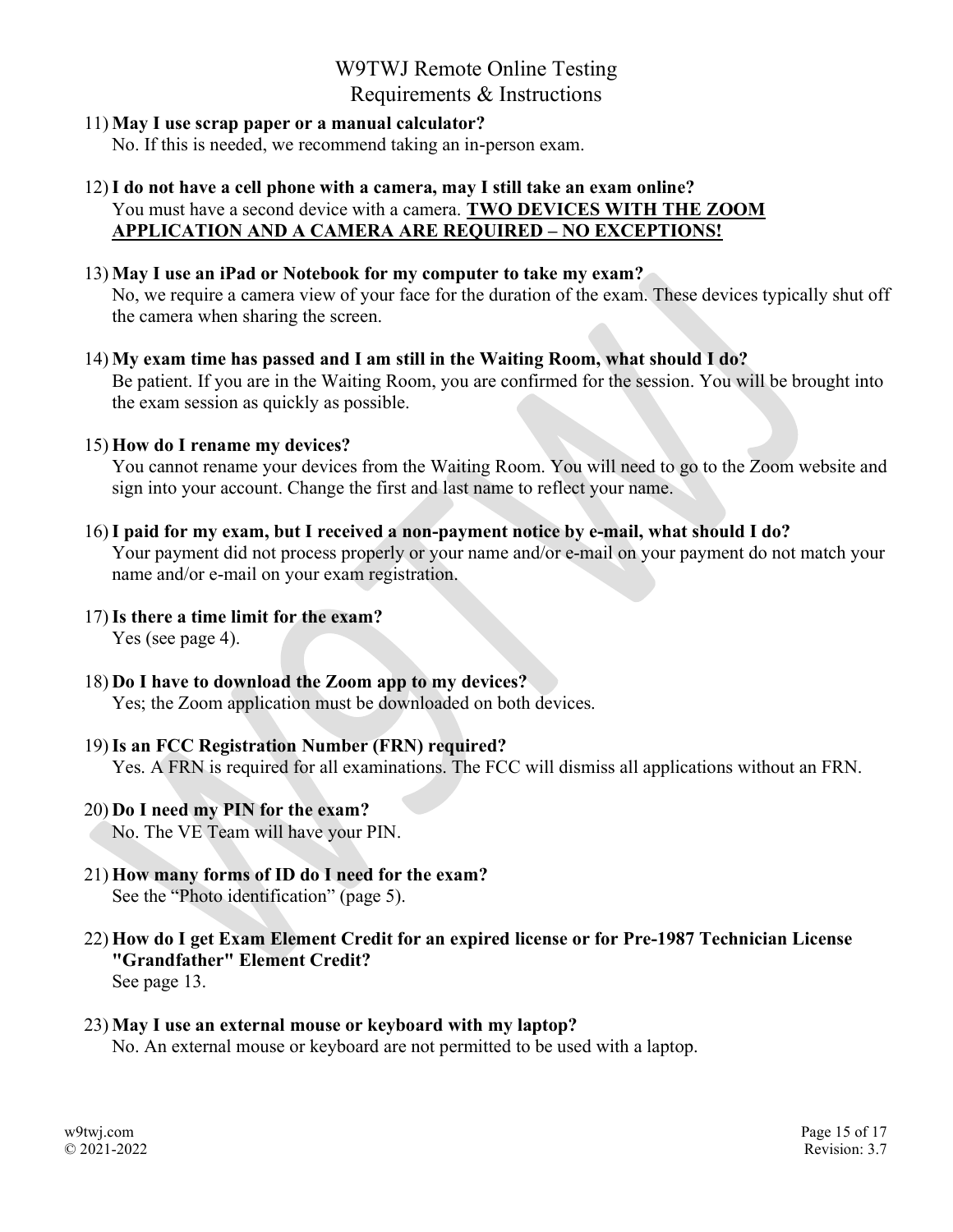#### 24) What happens if I miss my exam time?

If you miss your exam date and/or time and did not e-mail the VE Team at least 24-hours in advance and receive approval to reschedule, your session will be marked as a no-show and your fee will be forfeited.

#### 25)I found an earlier session and passed, may I cancel my registration and get a refund?

No. Refunds are not given for cancelled exams; additionally, scheduling multiple registrations prevents other applicants from reserving those slots and is highly discouraged.

#### 26) How do I test my Zoom settings?

Download the Zoom application, set up your profile, and then test (https://zoom.us/test).